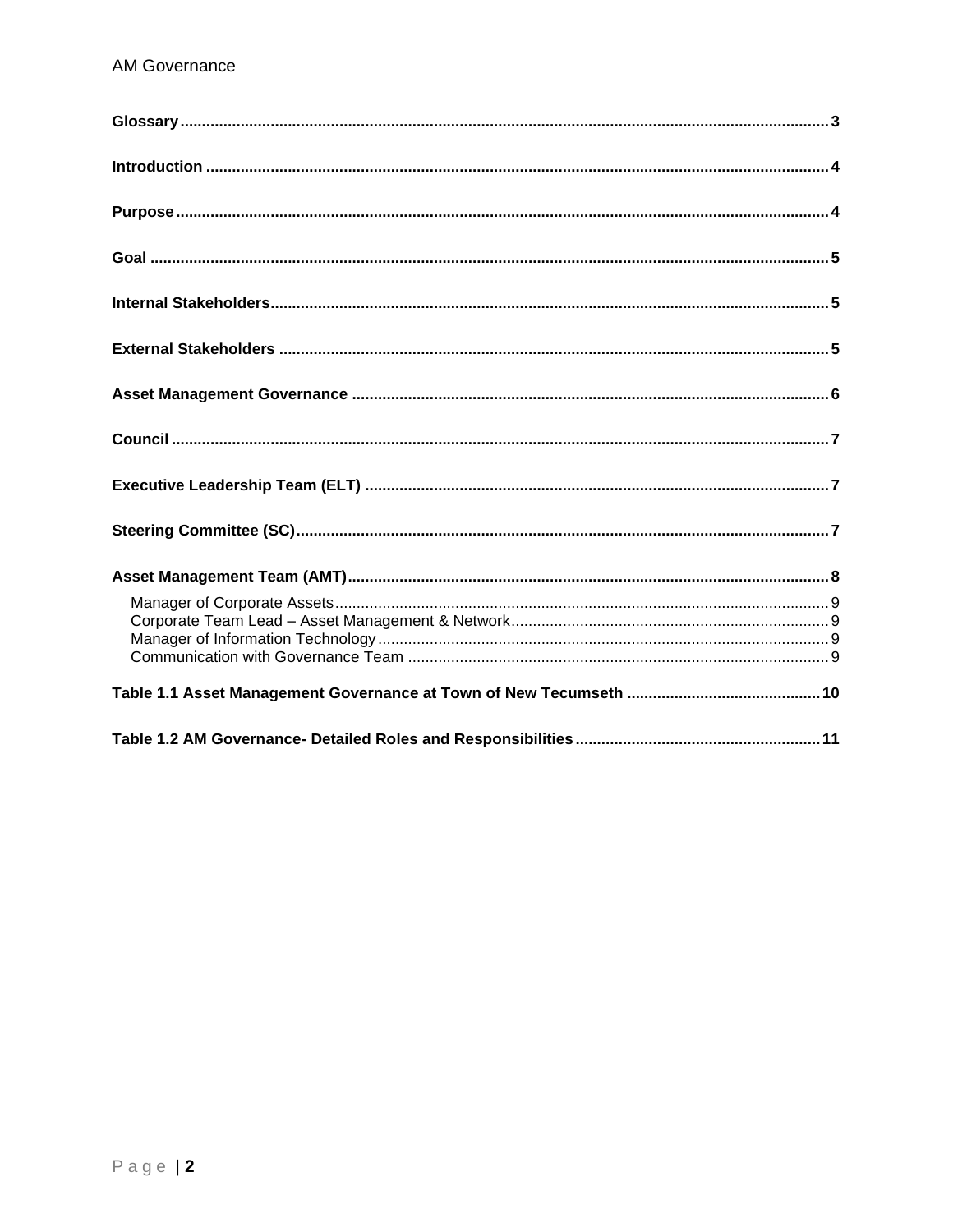# AM Governance

# <span id="page-2-0"></span>**Glossary**

| <b>ELT</b>  | <b>Executive Leadership Team</b>         |
|-------------|------------------------------------------|
| <b>SMT</b>  | Senior Management Team                   |
| <b>AMT</b>  | <b>Asset Management Team</b>             |
| <b>CAM</b>  | Corporate Asset Management               |
| <b>SME</b>  | <b>Subject Matter Expert</b>             |
| <b>SAMP</b> | <b>Strategic Asset Management Policy</b> |
| <b>SC</b>   | <b>Steering Committee</b>                |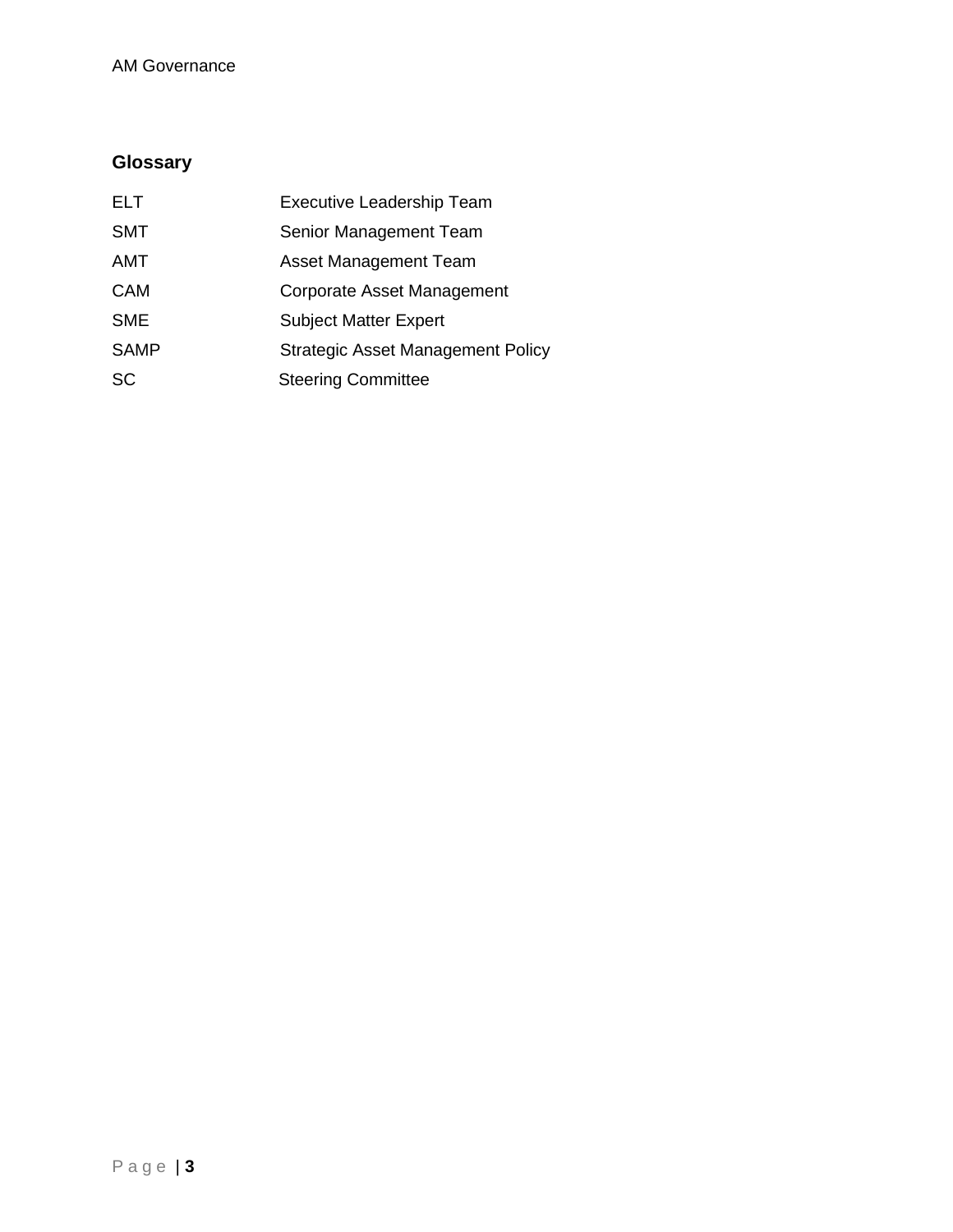# <span id="page-3-0"></span>**Introduction**

The Asset Management governance framework considers a holistic nature of asset management using multi-disciplinary and integrated activities. The framework for the town includes:

- a statement purpose for asset management
- activities involved in asset management
- identification of stakeholders in the context of the scale, scope and activities associated with asset management. The AM Governance identifies the "why, what and who" of asset management for the town.

# <span id="page-3-1"></span>**Purpose**

The purpose of an Asset Management Governance framework is to establish a foundation on which any activity associated with asset management in the town can relate to a common set of operating principles to achieve the town's strategic plan. The stakeholders should review and assess their role and mandate as stakeholders and in the context of the framework, recognize how they contribute to the overall objective of the community.

Ontario Regulation 588/17 requires the Strategic Asset Management Policy (SAMP) to indicate the individual who provides strategic advice and direction on how to guide the asset management plan. The regulation also emphasizes that there should be an integrated approach to asset management where stakeholders from all departments have a stake in asset management goals, including their integration with the larger community. The acknowledgement and endorsement of the framework is an important step in integrating the collective efforts of all the departments to address the common strategic objectives. The Table 1.1 describes a snapshot of the AM governance for the Town of New Tecumseth.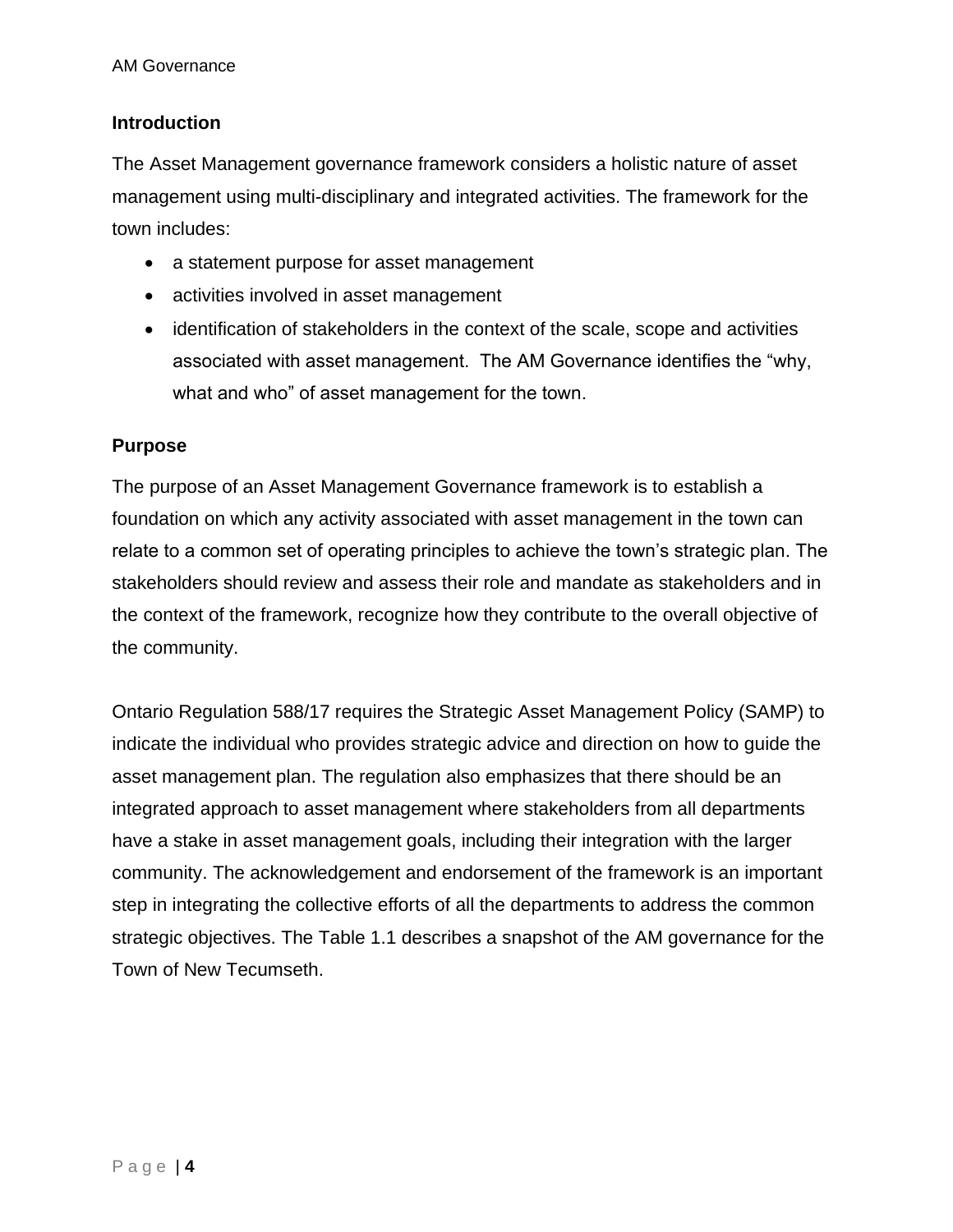# <span id="page-4-0"></span>**Goal**

The objective of the Asset Management Governance Framework is to enable the stakeholders of the town to understand their roles in improving and enhancing the services of the town by promoting better asset management techniques.

Asset Management is a coordinated activity of an organization to realize value from assets. It involves the balancing of costs, opportunities and risks against desired performance of the assets to achieve the organizational objectives. Asset Management is an integrated business approach involving finance, engineering, operations, planning and management to effectively manage existing and new infrastructure to balance costs, opportunities and risks to provide satisfactory levels of service to the community. As there is emphasis on integrated approach, the Town of New Tecumseth has involved major service areas to be part of the Asset Management governance that will enable the town to make evidence-based decisions that will benefit the community. The stakeholders for the town can be divided into (1) Internal and (2) External stakeholders.

# <span id="page-4-1"></span>**Internal Stakeholders**

The internal stakeholders are the council, management and service areas who are involved in developing asset management policies, plans and maintenance. The service areas that have assets are involved in accountability of the asset inventory, asset condition, asset maintenance and meeting the levels of service for their service areas.

# <span id="page-4-2"></span>**External Stakeholders**

The external stakeholders include the provincial and federal governments, contractors, developers, legal, regulatory and policy makers, associations and professional bodies and the residents of the town.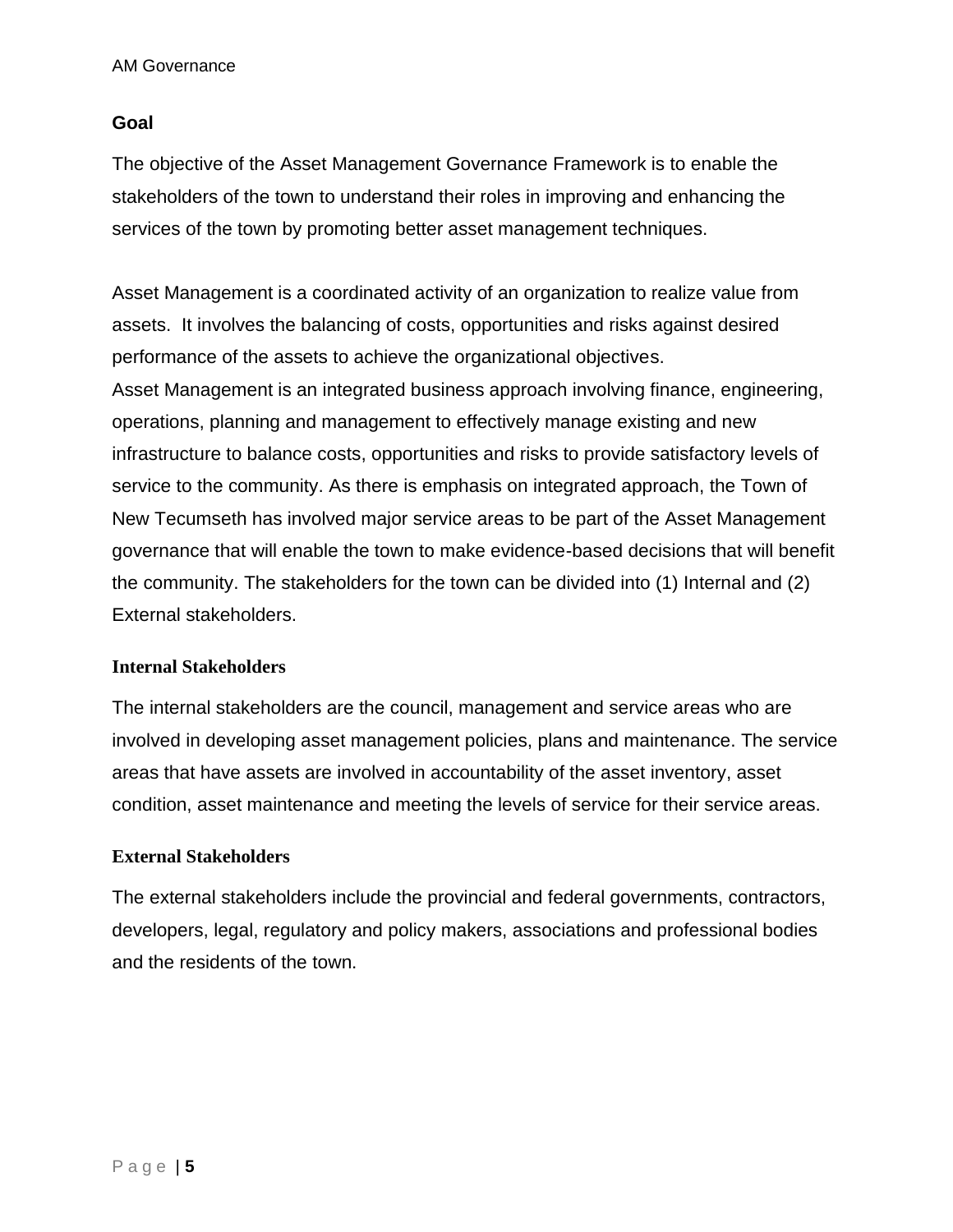# <span id="page-5-0"></span>**Asset Management Governance**

#### Figure 1.1 AM Governance at Town of New Tecumseth

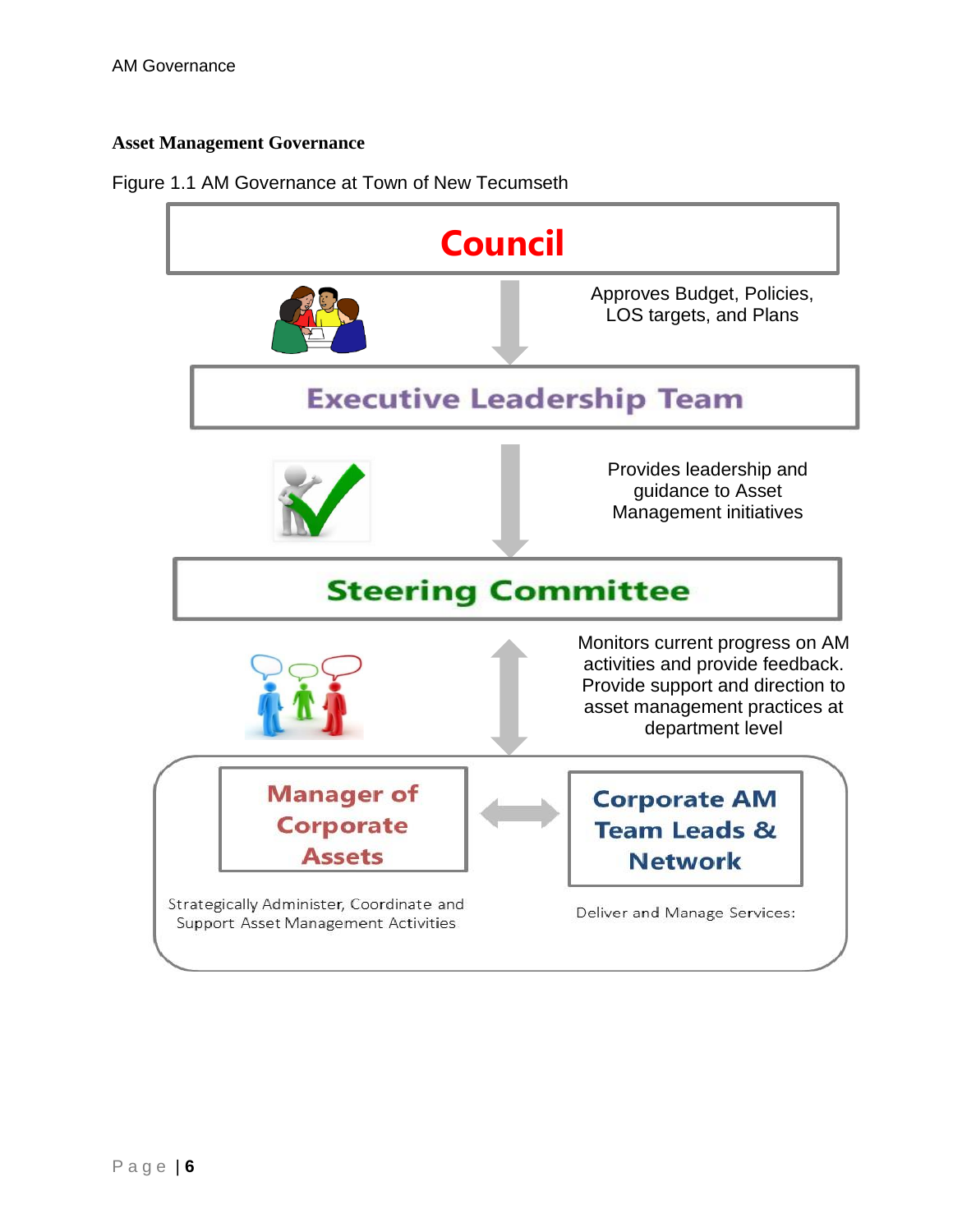# <span id="page-6-0"></span>**Council**

The Council for the Town of New Tecumseth is a ten-member council which comprises of Mayor, Deputy Mayor and 8 councilors. The Council is responsible for approving the asset management policy, levels of service, approve rates for infrastructure levy and overall fiscal framework.

# <span id="page-6-1"></span>**Executive Leadership Team (ELT)**

The executive leadership team is comprised of the Chief Administrative Officer (CAO), General Manager for Corporate Services and General Manager for Infrastructure and Development. The executive leadership approves asset management policies, strategies and plans. They are responsible for coordinating the Strategic Plan for the Town of New Tecumseth, as directed by Council. The Strategic Asset Management Policy must align with the Strategic Plan of the town. The General Manager for Corporate Services is the executive lead for Asset Management.

# <span id="page-6-2"></span>**Steering Committee (SC)**

The steering committee consists of senior leadership from all the major service which have significant asset portfolios; roads, parks, recreation, water and wastewater, fire, fleet and corporate services. The steering committee at the Town of New Tecumseth is comprised of:

- General Manager of Corporate Services
- Director of Public Works
- Director of Parks and Recreation
- Director of Engineering
- Manager of IT Services
- Manager of Corporate Assets

The steering committee monitors the current progress on asset management activities and provides status reports to the Executive leadership team and feedback to the Asset Management Network. The steering committee can bring in Subject Matter Experts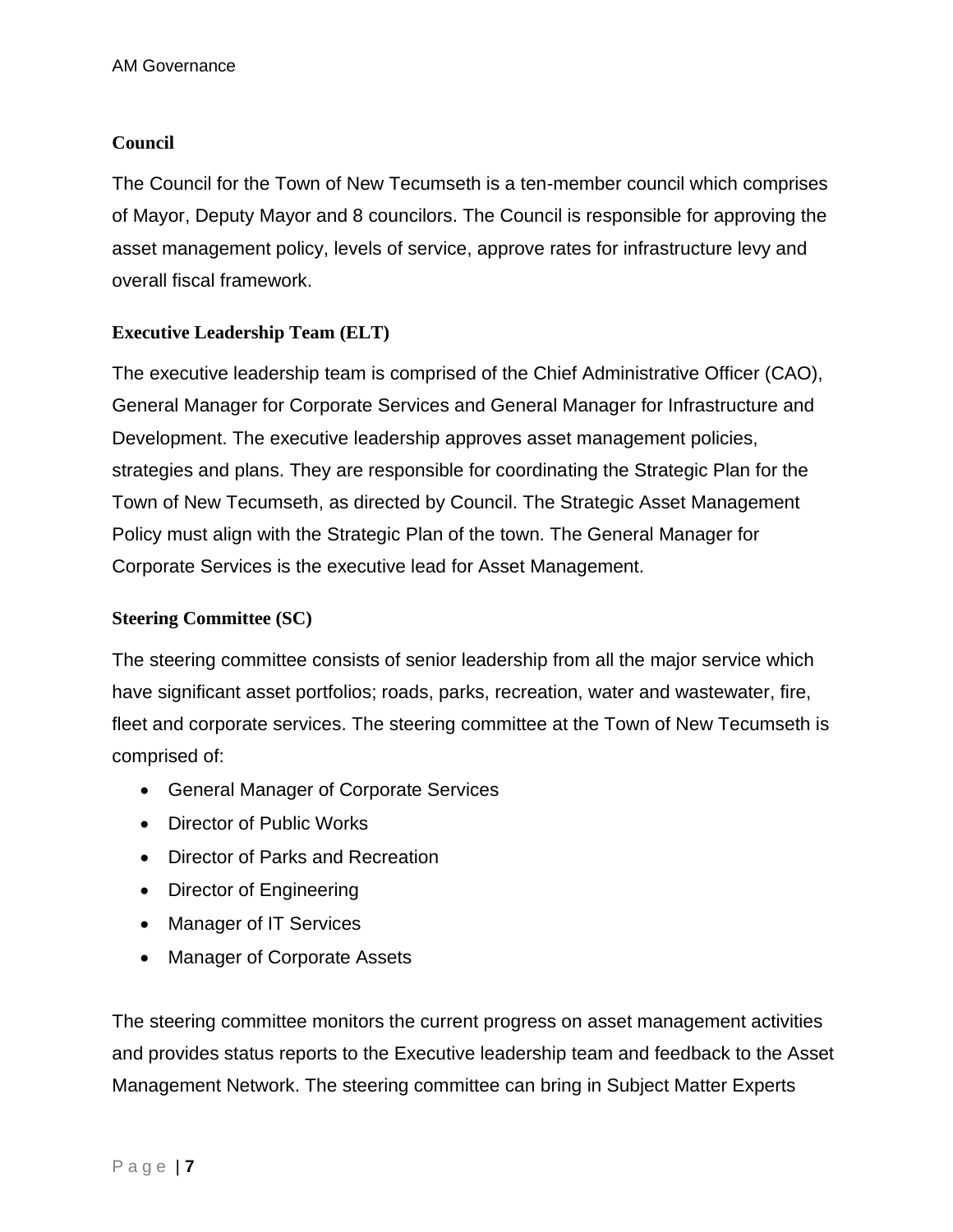(SMEs), for questions requiring particular areas of expertise. Areas of focus for the Steering Committee include:

- Assessment of the Towns Maturity
- Hierarchy structure
- Asset Management Policy
- Technology evaluation and selection
- Asset Management Plan Approval
- Discussions on Levels of Service and Risks
- Asset Management Strategies

# <span id="page-7-0"></span>**Asset Management Team (AMT)**

The Asset Management Team will include the Manager of Corporate Assets and Team leads, who will represent the service areas. Team leads will be knowledgeable of and have experience with the various category of assets. They will be relied upon to provide knowledge to support the quality development of ongoing asset management plans and maintenance for their various service areas. In collaboration with the Manager of Corporate Assets and department they will develop levels of service and risks for different service areas. The asset management processes include operational activities and capacity building activities. The operational activities in asset management include condition assessments, developing levels of service, risk frameworks and strategies that meets the Town's strategic plan. The capacity building activities in asset management include developing asset management maturity within the organizations through training, knowledge transfer, developing skills, research and development tools, data management and also using funding programs that build asset management capacity within the Town.

The asset management team will be actively involved in the service area lifecycle activities like acquisition, operations and maintenance, renewals and replacing, refurbishing, and disposal or decommissioning. The team will also include Manager of Information Technology who will provide technical and IT support to the asset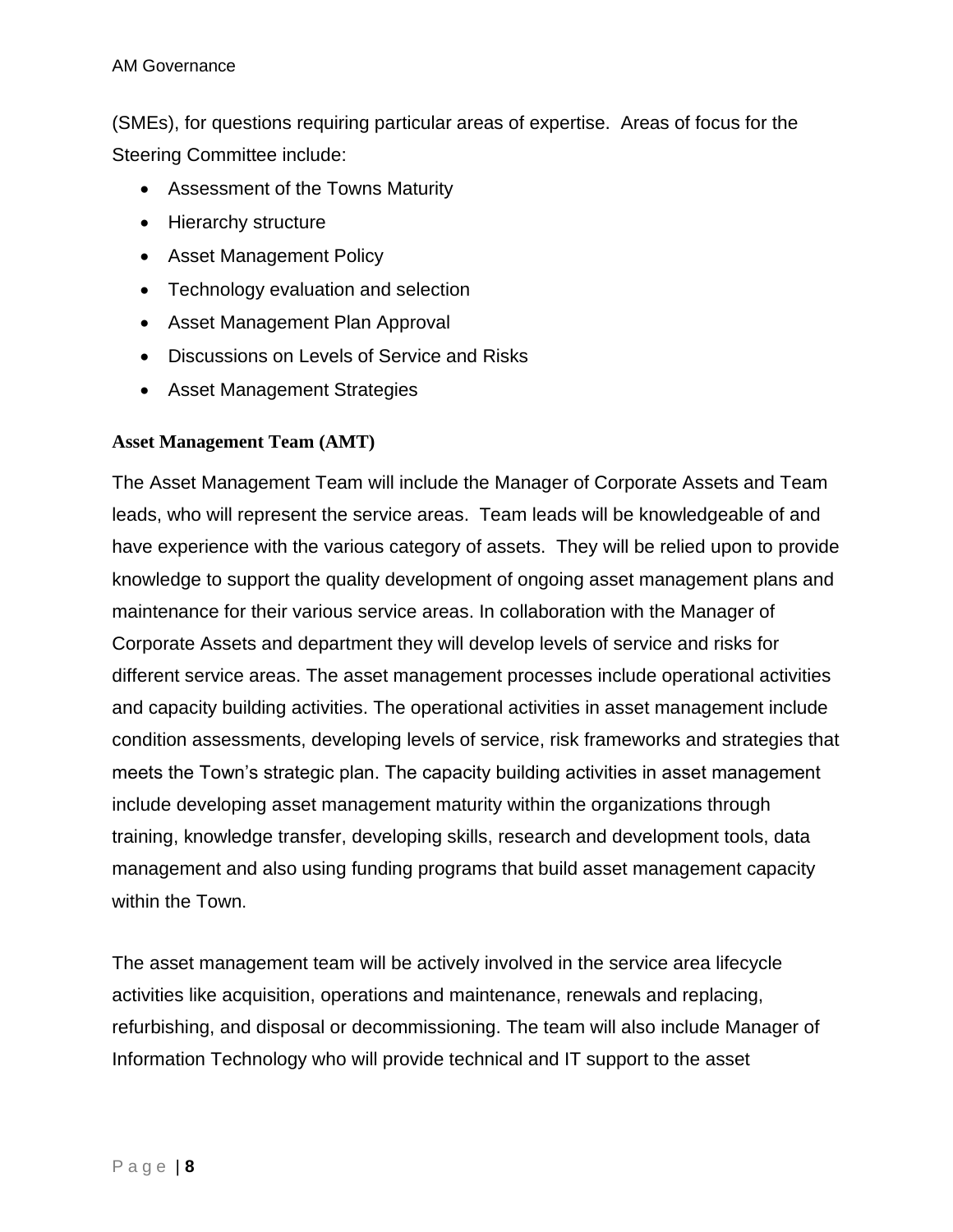#### AM Governance

management activities by promoting the integration of technical resources across the town.

# <span id="page-8-0"></span>**Manager of Corporate Assets**

The Manager of Corporate Assets is responsible to strategically administer, coordinate and support asset management activities. He leads the asset management department by developing policy that is in consistent with the town's strategic plan and develop strategies to meet the asset management objectives.

# <span id="page-8-1"></span>**Corporate Team Lead – Asset Management & Network**

The Team leads for Asset Management are staff with expertise in infrastructure who can work with the service areas in developing risk frameworks and assisting the service areas in asset management activities like lifecycle costing and developing Key Performance Indicators (KPI) for performance measurement. The team leads will coordinate asset management activities between the manager of corporate assets and the service areas performing tasks such as gathering data, updating system information, evaluating conditions, understanding costing, identifying new risks, evaluating various maintenance programs, etc. Team leads are identified in the Asset Management Road Map in connection with the establishment of the Asset Management Plans.

# <span id="page-8-2"></span>**Manager of Information Technology**

The Manager of Information Technology will provide expertise on identifying and implementing technical solutions or applications that can support asset management activities. He will be responsible for leveraging the existing Geographical Interface Solution (GIS) data into any new applications as well as promoting a standard approach among the various service areas.

#### <span id="page-8-3"></span>**Communication with Governance Team**

The following is the proposed meeting of asset management governance team for the year 2018 and 2019. As the maturity in asset management improves, the meeting will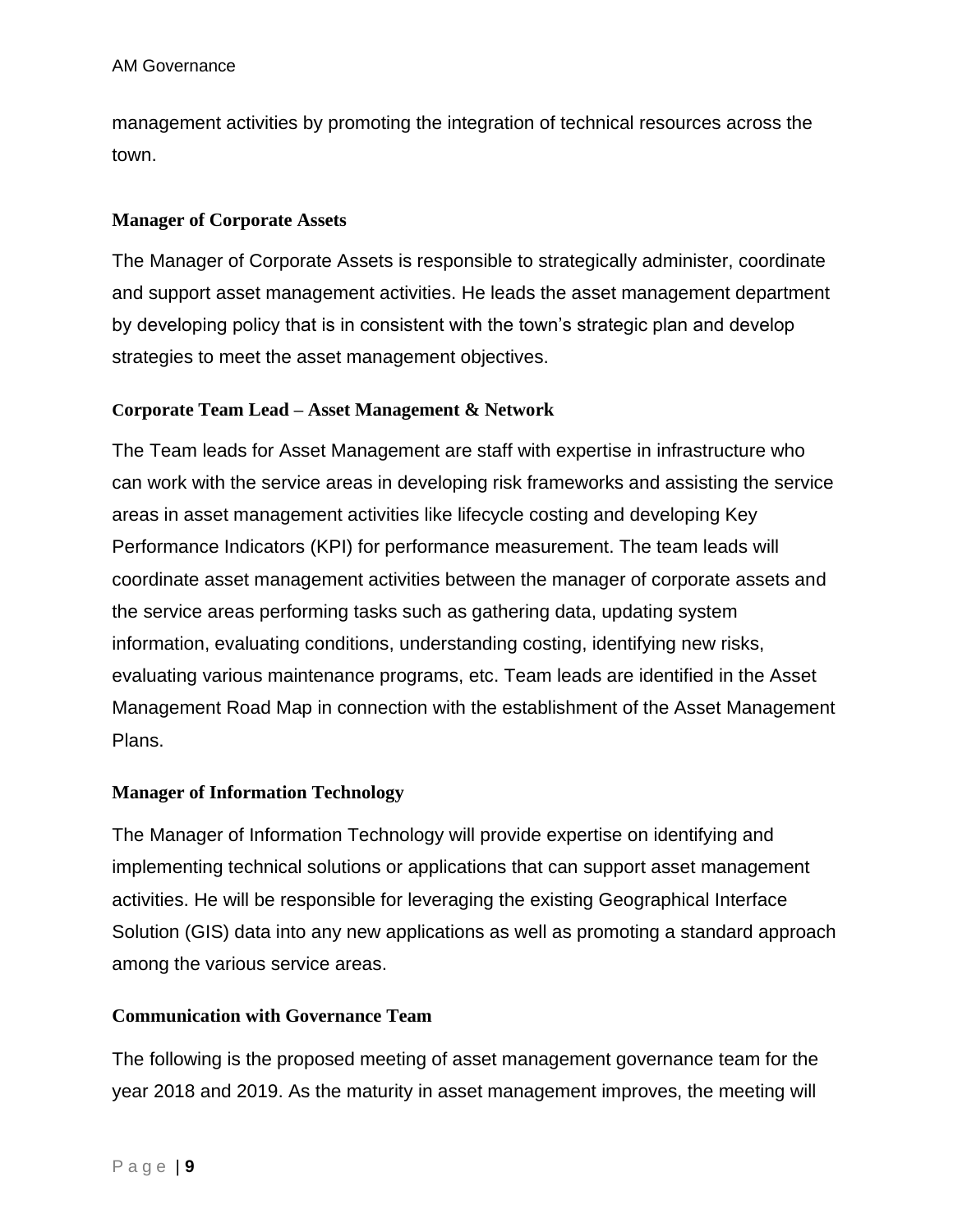be more on a quarterly basis with the Steering team and semi-annual with the executive leadership team.

| Year    | <b>AM Governance</b>             | <b>Scheduled</b><br><b>Meetings</b> |
|---------|----------------------------------|-------------------------------------|
| 2018    |                                  |                                     |
|         | <b>Steering Team Meetings</b>    | Monthly                             |
|         | <b>Executive Leadership Team</b> | Quarterly                           |
| 2019    |                                  | Quarterly                           |
| Jan-Jun | <b>Steering Team Meetings</b>    | Quarterly                           |
|         | <b>Executive Leadership Team</b> | Quarterly                           |
| Jul-Dec | <b>Steering Team Meetings</b>    | Quarterly                           |
|         | <b>Executive Leadership Team</b> | Semi-Annual                         |

# <span id="page-9-0"></span>**Table 1.1 Asset Management Governance at Town of New Tecumseth**

| <b>Executive Leadership Team</b> | Blaine Parkin, Lori Bedford, Bruce Hoppe                                         |
|----------------------------------|----------------------------------------------------------------------------------|
| <b>Steering Management Team</b>  | Lori Bedford, Chad Horan, Dan Burton,<br>Rick Vatri, David Boyle, Arun Chulliyil |
| Asset Management Team            | Arun Chulliyil, Jodie Churilla                                                   |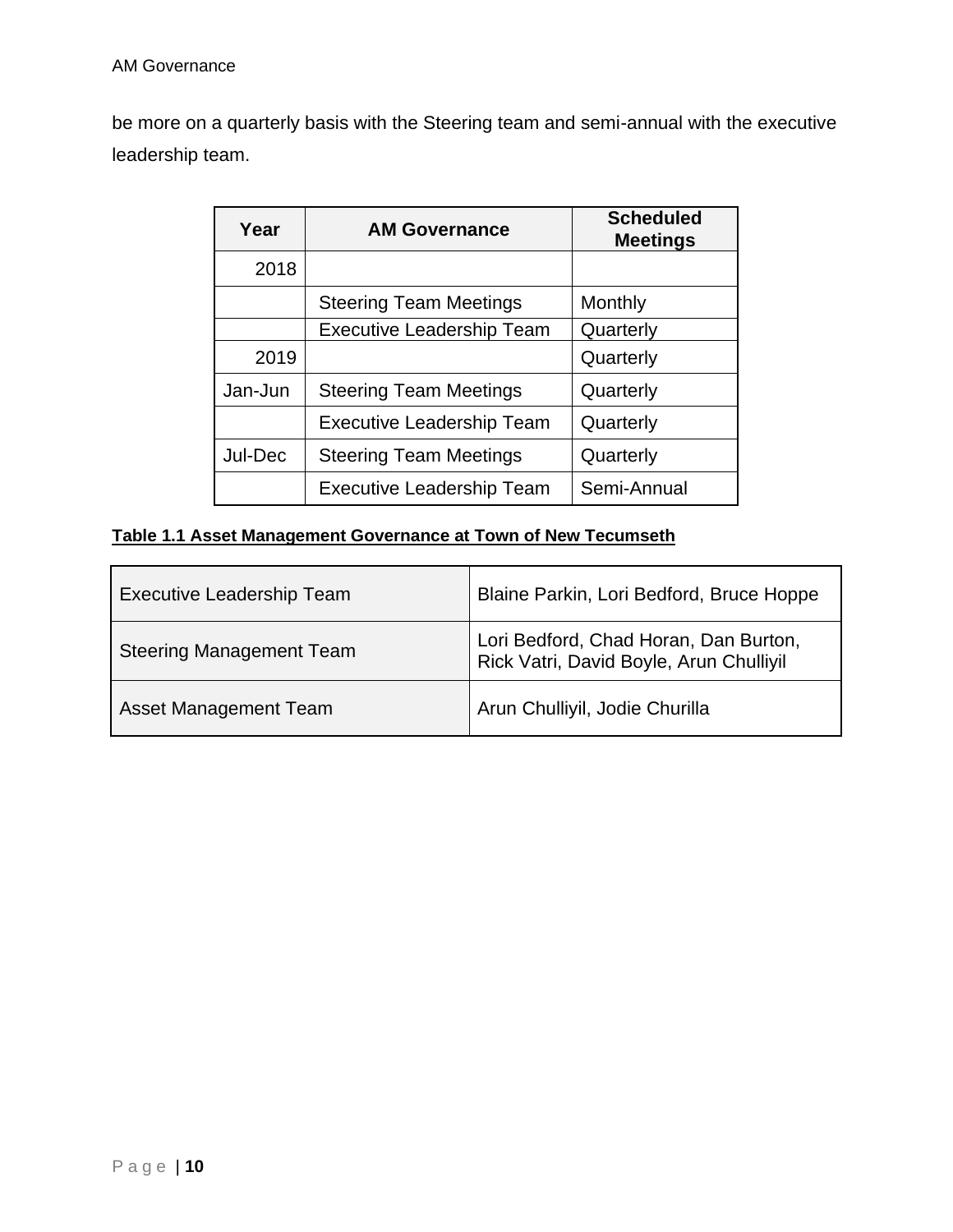| Role                             | <b>Responsibilities</b>                                                                    |
|----------------------------------|--------------------------------------------------------------------------------------------|
|                                  | Approve LOS Targets                                                                        |
|                                  | Approve capital & operational programs and budgets                                         |
|                                  | Approve rates (including the overall fiscal framework - allocation of charges              |
| Council                          | across user groups, infrastructure levy, cost allocation over generations)                 |
|                                  | Approve project selection criteria and weightings<br>٠                                     |
|                                  | Makes budgetary and property tax/rate and Infrastructure levy setting                      |
|                                  | recommendations to the Council                                                             |
|                                  | Recommends project selection criteria and weightings to Council                            |
|                                  | Endorses the Strategic Asset Management Policy & Continous Improvement<br>Strategy         |
|                                  | Provide Executive leadership in imbedding asset management practices                       |
| <b>Executive Leadership Team</b> | across the organization                                                                    |
|                                  | Provides overall guidance and direction for development and application of                 |
|                                  | Corporate Asset Management initiatives                                                     |
|                                  | Ensures that adequate resources are available for development and                          |
|                                  | implementation of these initiatives                                                        |
|                                  | Monitors and reviews the overall schedule for the Asset Management                         |
|                                  | Program                                                                                    |
|                                  | Manage the decisions as it relates to the Corporate Asset Management                       |
|                                  | Project Charter based on Senior Management Team's strategic direction                      |
|                                  | Review and approve project charter                                                         |
|                                  | Review and sign off on all closeout reports                                                |
|                                  | Ensure resources are deployed in a manner that benefits the projects and                   |
|                                  | the corporation<br>Play an active role in the key decision-making, stakeholder management, |
|                                  | risk management and issue resolution, removing obstacles and providing direction           |
|                                  | pertaining to the Corporate where necessary                                                |
|                                  | Take any action necessary to ensure the smooth integration of tactics and                  |
| <b>Steering Mangement Team</b>   | strategies within and between projects                                                     |
|                                  | Be active and visible, building the change coalition with management and                   |
|                                  | communicating to employees throughout the project                                          |
|                                  | Provide support and direction for asset management practices at the                        |
|                                  | department level                                                                           |
|                                  | Provides strategic direction on the implementation of technologies and                     |
|                                  | competencies needed to support the management of the City's assets                         |
|                                  | Monitors progress and performance of asset management practices                            |
|                                  | Ensures consistency of asset management approaches across the City's                       |
|                                  | service areas                                                                              |

# <span id="page-10-0"></span>**Table 1.2 AM Governance- Detailed Roles and Responsibilities**